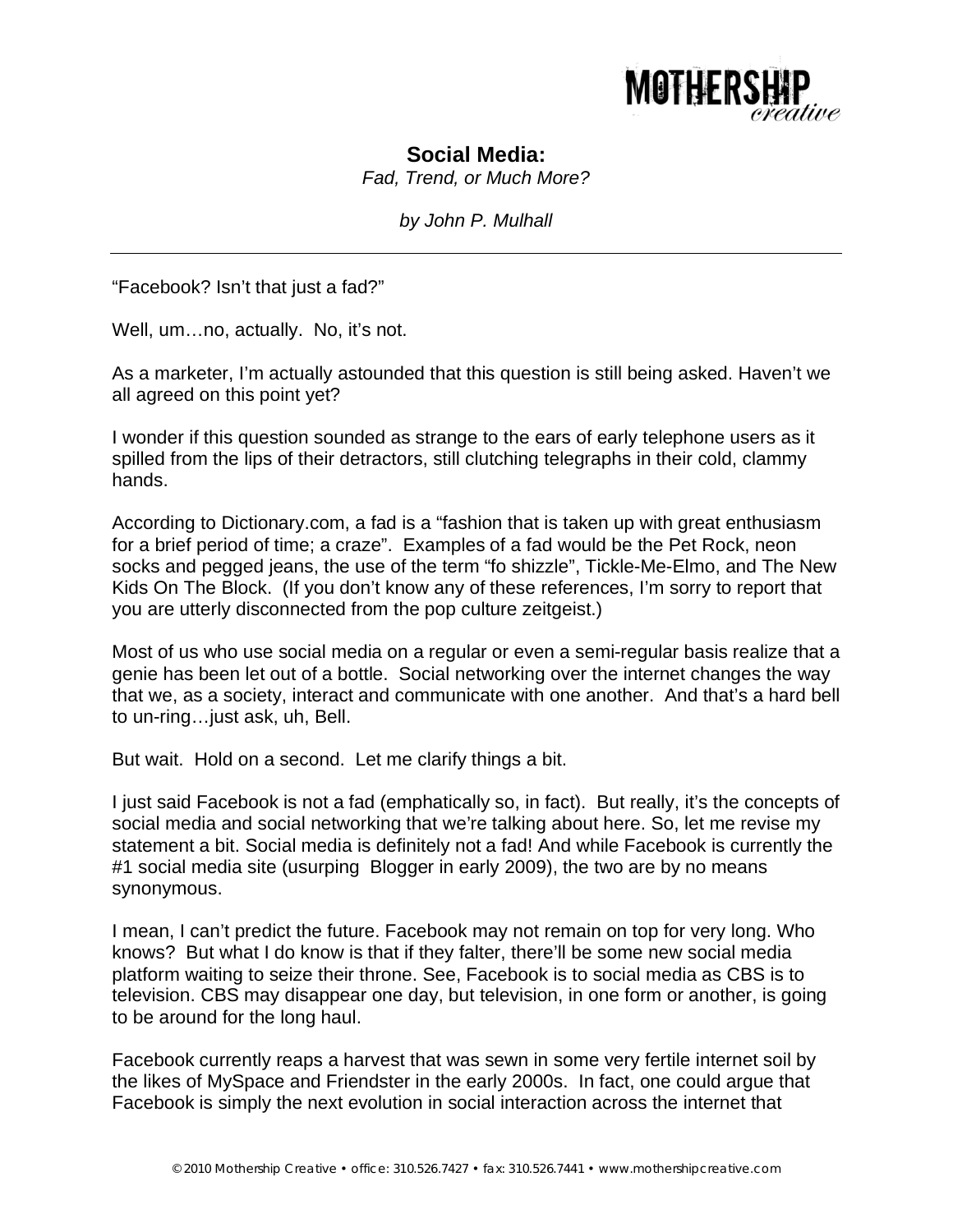

started as far back as usenet, conceived in 1979, or EIES, conceived in 1978. Because computers only became ubiquitous within the last 10-15 years, that's actually a much longer period of evolutionary growth than most people perceive.

So if social media is not a fad, then what is it?

Well, some would say it is a "trend", defined by Dictionary.com as "the general course or prevailing tendency".

Hmmm. Well, I certainly can't argue with this, but I actually don't think it's a strong enough definition. Trends tend to be akin to fads, but they take place over a much longer period. Trends toward body types, language, hair styles, home styles, car styles, etc.

But trends don't represent the type of change I mentioned before. That's why I would call social media more of a "shift" (a paradigm shift, if you'll excuse some late 90's corporate speak.)

A shift, by definition, is much more than the general course or prevailing tendency. A shift is a "fundamental change in approach or assumptions".

Isn't that what this is? A fundamental change in approach?

Think about that briefly. Was the phone a trend? Or was it a shift? How about the automobile? The television? The internet?

Well, I would assert that social media is a shift unto itself.

I'll give you an example. When my father passed away earlier this year, Facebook was an instrumental tool in alerting friends and disseminating information about his passing, the memorial service, donations, and more. It wasn't even a consideration of whether to use Facebook or not, it was a foregone conclusion. I, and many of my peers, have shifted the way we interact.

"Okay, fine," you say, "even if social media is a shift, why does it matter? Who cares?"

Because, quite simply, when the way humans interact with each other is FUNDAMENTALY changed, then the way that businesses need to interact with customers must FUNDAMENTALY change as well.

Period.

Facebook, Twitter, YouTube, Blogger…these things are not fads. They are the best players on a global social media playing field. And it's a playing field that needs to be taken seriously.